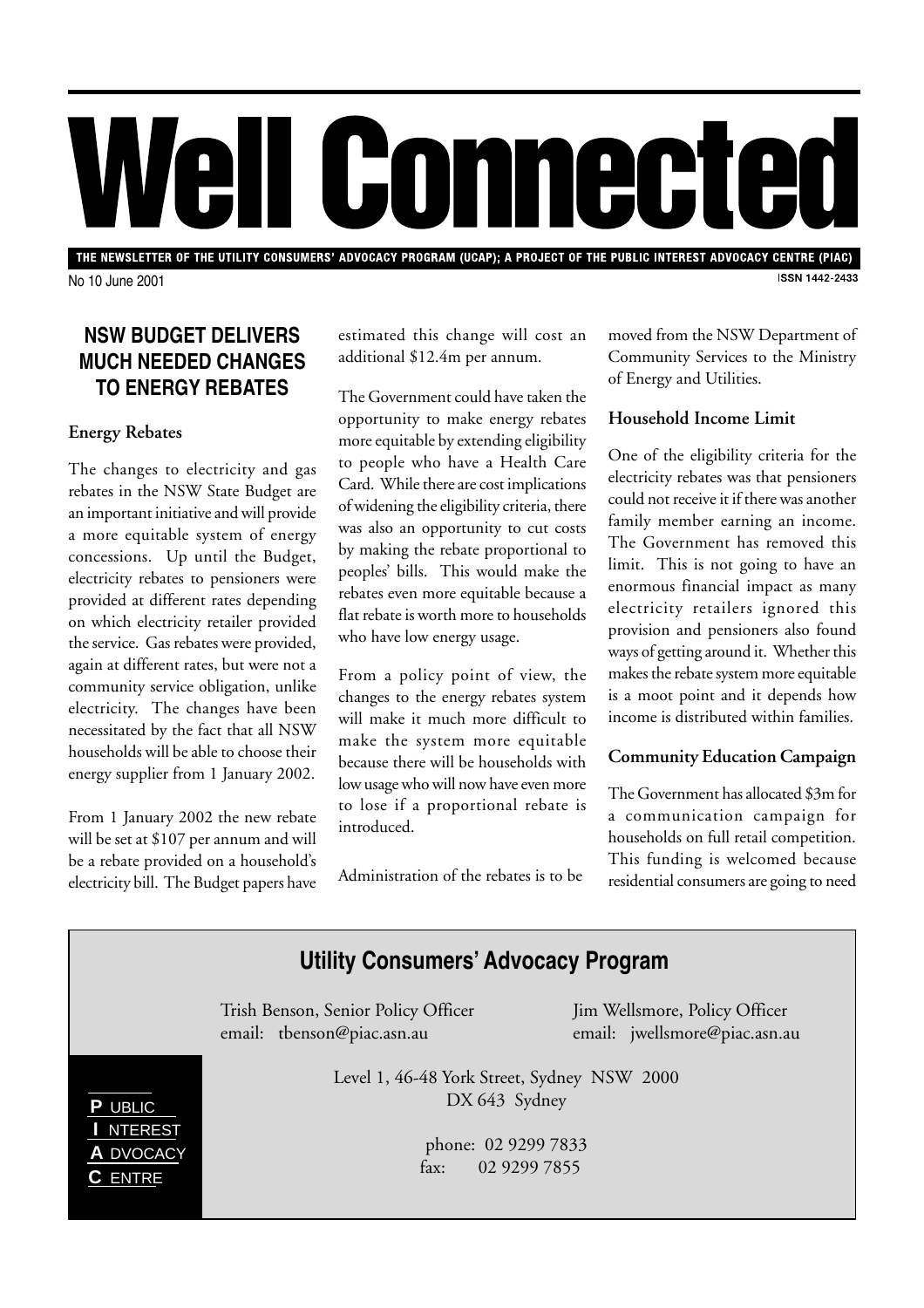information to make an 'informed' choice about their energy supplier.

#### **Energy Accounts Payments Assistance (EAPA) Scheme**

EAPA is a voucher that is given out by non-government organisations to people who are in financial crisis and need assistance with paying their electricity bills. There has been no increase to EAPA in the budget although this does not prohibit increased spending because EAPA is a protected item, that is, the funding is commensurate with demand.

It is not clear from the Budget Papers whether the Government intends to extend EAPA vouchers to enable people to pay there gas bills – again, an equity issue that needs addressing.

#### **Funding for the Utility Consumer's Advocacy Program (UCAP)**

PIAC submitted to the NSW Treasurer for funding for another two years for UCAP. This has been granted with increased funding over the next two years. UCAP is an important voice in debates around utility service provision and this additional funding will ensure that this continues.

The administration of UCAP's funding is to be transferred from the Department of Fair Trading to the Ministry of Energy and Utilities which is more appropriate given the work that UCAP undertakes.

PIAC and UCAP staff want to thank the many organisations that wrote to the Hon Michael Egan in support of UCAP's continued funding.

# **END-USER ADVOCACY IN THE NATIONAL ELECTRICITY MARKET (NEM)**

Over the past year, UCAP has included in its newsletter the progress of

attempts by some groups to secure funding for research/advocacy on issues regarding the NEM. The National Electricity Code Administrator (NECA) has requested authorisation from the Australian Competition and Consumer Commission (ACCC) to make changes to the National Electricity Code to allow end-user participation in the NEM. The ACCC have issued a Draft Determination accepting the model put up by NECA.

PIAC has never opposed participation by residential consumers in the decision-making processes of the NEM. There are two important points to be made here:

- there is a lack of resources made available to small residential customers to ensure that this participation occurs;
- much of the language and written material that is made available through the NEM is incomprehensible unless you happen to be an engineer or an economist.

PIAC however is opposed to the NECA model endorsed in the ACCC Draft Determination.

The NECA model is an Advocacy Panel established by NECA that will be comprised of:

- an independent Chairperson appointed by NECA for three years;
- two representatives of end users (one business and one residential end use customer);
- two representatives of market participants (one generator and one retailer representative).

The representatives on the Advocacy Panel will be selected by NECA's 'independent' Chairperson. The lack of transparency in these processes is breathtaking.

The Advocacy Panel and the research and advocacy that they fund (this funding will also be available to large

business users and their representative organisations) will be funded through a levy on market participants. Some states will pass these costs through to households. PIAC has consistently argued that large users should be able to fund their own advocacy and research without imposing a levy on market participants. If large business users, which include international companies will not fund their own advocacy and research, it should not be done. This would be their loss.

Another major problem with the model, besides the lack of transparency with the selection of Advocacy panel members, is that there are no safeguards against residential consumers paying for the research and advocacy of large business. This is extremely problematic and not acceptable.

Electricity is the only industry where such a model is contemplated – PIAC believes both NECA and the ACCC appear to have been 'captured' by large users that ultimately will be to the detriment of residential consumers.

Great Southern Energy (which was merged with NorthPower and Advance Energy to become Country Energy on 1 July 2001) have requested that an ACCC Pre-Determination Conference on this issue and this is to be held on 19 July 2001. PIAC has requested that we be given an opportunity to speak at the conference.

# **RETAILER OF LAST RESORT FOR THE NSW GAS INDUSTRY**

At present there is a vexing issue in the NSW gas industry and that is what is the mechanism that should trigger a retailer of last resort (ROLR) scheme. A ROLR is required when full retail competition in gas commences on 1 January 2001 because residential consumers will need to have a retailer if their retailer becomes unable to meet its debts. The Ministry of Energy and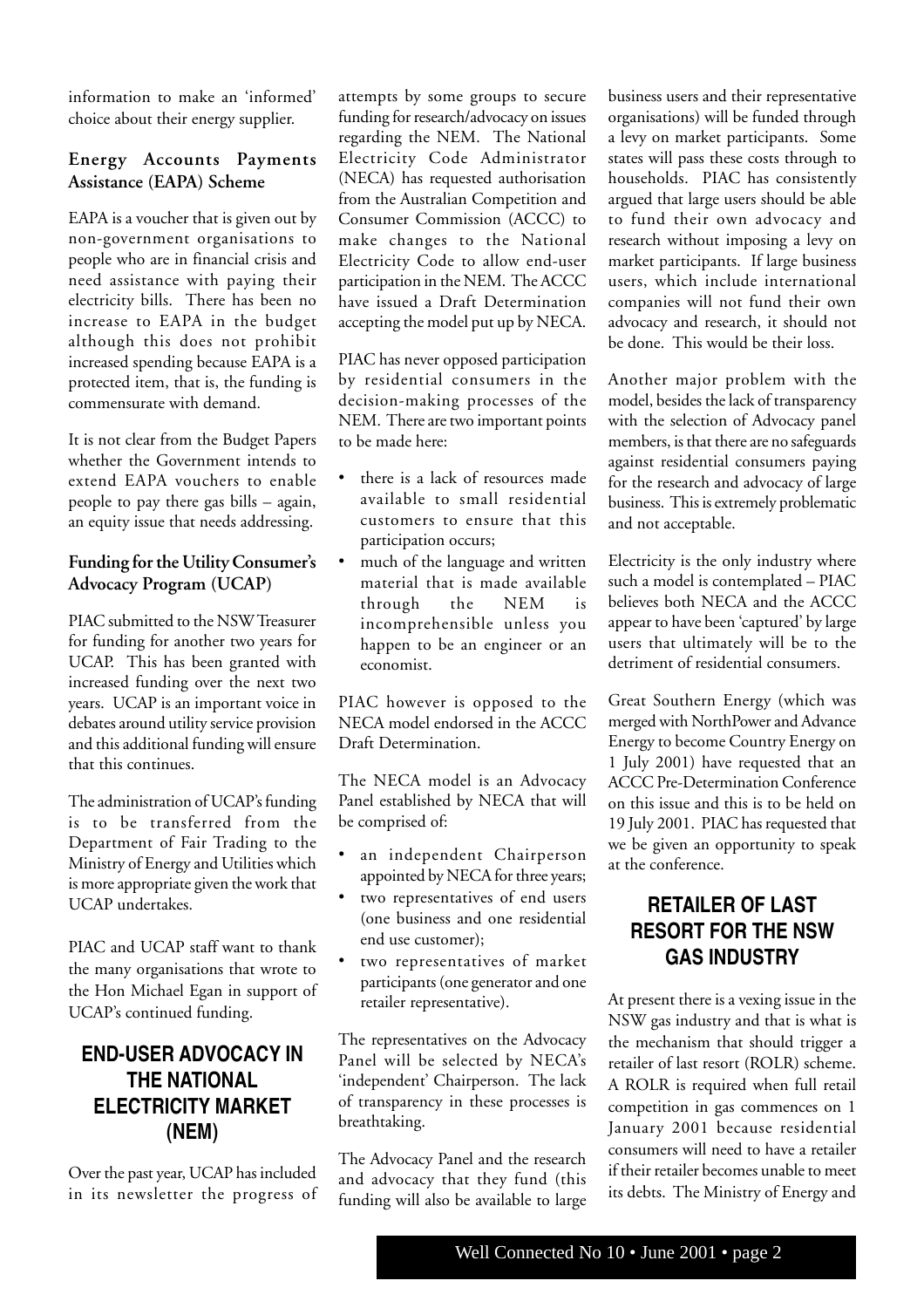Utilities have determined that the incumbent NSW gas retailers will be the ROLR and these are Country Energy in Wagga Wagga, Origin Energy in Albury and AGL in Sydney, Newcastle, Wollongong and the central west of NSW.

In electricity the National Electricity Market Management Company (NEMMCO) will resolve this issue because they can suspend or revoke the right of the retailer to obtain electricity from the market. For the NSW gas market a mechanism needs to be considered and agreed upon by stakeholders, including PIAC.

UCAP has written to the Ministry of Energy and Utilities suggesting that there needs to be a set of principles that underpin the criteria used to invoke the operation of a ROLR scheme including:

- households should not be without gas at any time – service delivery must be maintained at all costs;
- the criteria used to invoke a ROLR scheme should be as simple as possible;
- the criteria must be based on a public action, for example, official notification to a regulator and/or, cessation of a suppliers' authorisation (licence). It has been proposed that the industry will know if a retailer is unable to meet its obligations, however industry knowledge does not necessarily mean that the industry will do something about a retailer's potential insolvency or the information may be incorrect. In both the HIH and One Tel collapses, it was widely known that these companies were experiencing difficulties in meeting their obligations, but little was done. One possibility is when an administrator is appointed to the retailer and if the retailer cannot trade its way out of its difficulties (which the administrator has to determine), the Gas Retail Market

Company or the Minister initiate the transfer of the customers to the ROLR;

there needs to be steps outlined as to how the public is kept informed, that is, the arrangements need to transparent so that consumers do not panic and are aware of their rights and obligations. For example, Ofgem, the British electricity and gas regulator advised customers of Independent Energy (which had just appointed a receiver) in September 2000 to read their meters to check against their bills to help with transfer to a new supplier.

There has also been a suggestion that as it is more likely that a new entrant be unable to meet its obligations that they should be able to sell their customer data as this will be the only asset that they have. If this is allowed to occur, the practice should meet all the relevant privacy requirements.

#### **METERING**

PIAC has been vocal in the debate over the use of meters in the national electricity market. The proposal had been made that the National Electricity Code should be amended to require residential consumers to acquire interval meters with the advent of full retail competition. The last issue of *Well Connected* included a brief outline of the major concerns of cost and the lack of benefits for households from a mandated approach.

We were pleased to be able to participate in a Pre-Determination Conference convened by the (ACCC) prior to a final decision being made on the proposed Code amendments. This conference, held in Canberra on 29 May, drew together representatives of consumers, distributors, meter manufacturers, regulators and the governments of New South Wales and Victoria. Our views on behalf of lowincome residential consumers were put to the conference and supported by a

number of other stakeholders. In reply the Commission discussed the scope for imposing any particular solution on the individual states and territories. Although the Commission has not yet released its final decision PIAC believes there is every reason to be confident about the outcome.

## **REFIT**

The REFIT Pilot Project that is to provide energy and water saving devices to low income private tenants in the lower Hunter will hopefully commence in the next couple of months. EnergyAustralia have generously provided the bulk of the funding for this project.

It is anticipated that the pilot project will commence in mid-August. Contracts for the project are expected to be completed by mid-July. These which will formalise the relationships between the Sustainable Energy Development Authority (who are also providing funding towards the project), the Installer and SEDA and the organisation who will provide the program management services for the project. It is expected that this will be Newcastle City Council.

# **PUBLIC TRANSPORT PRICES**

A determination on fares for State owned public transport in the Sydney metropolitan area and Newcastle was released on 26 June by the Independent Pricing and Regulatory Tribunal (IPART). PIAC had taken a minor role in the determination process following earlier discussions with the NSW Council of Social Service (NCOSS) which continues to take responsibility for articulating community sector views on these matters.

Initially, our role has been to support NCOSS using the expertise we have gained in the regulation of utility industries while developing our